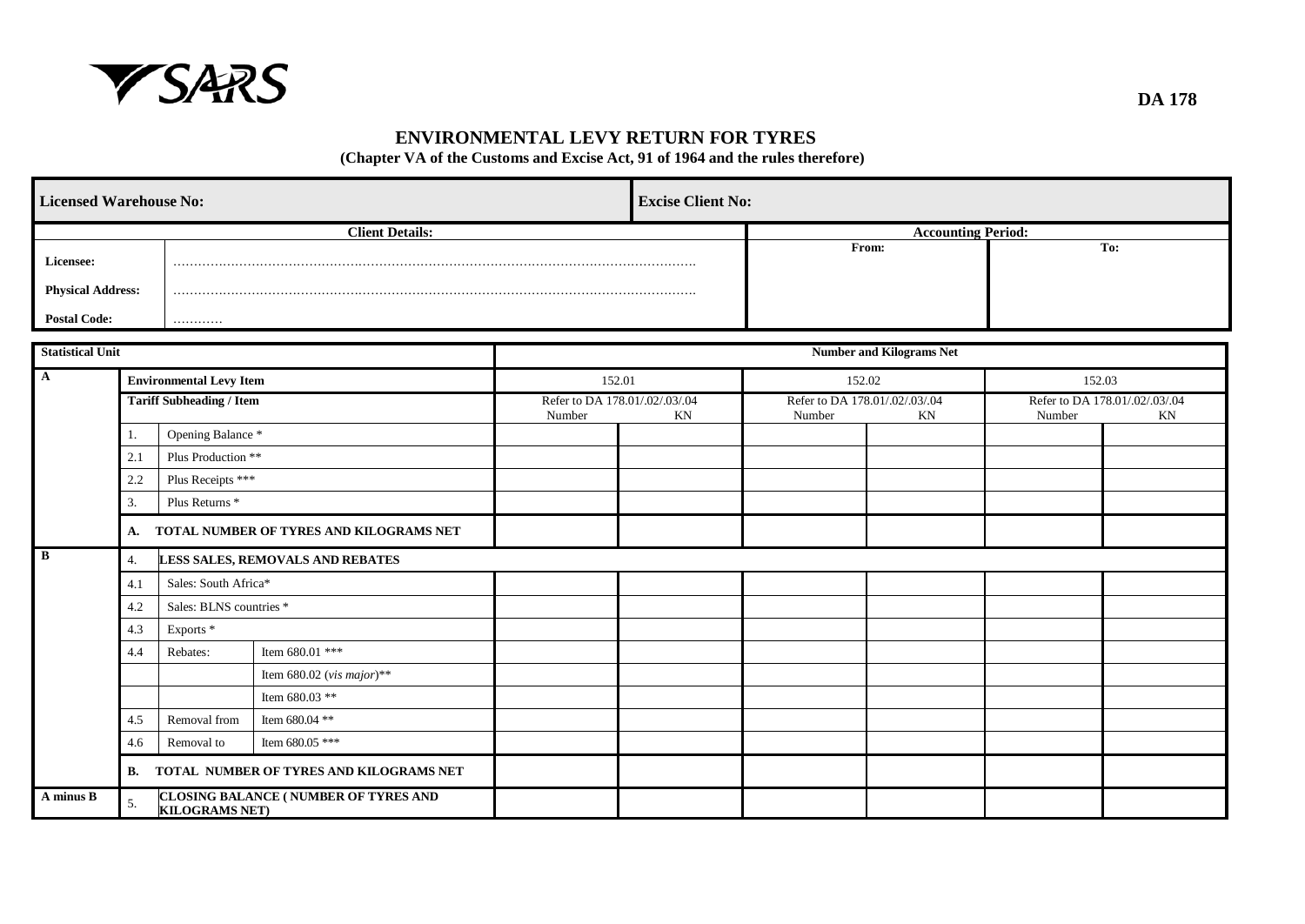| $\mathbf C$<br>LEVY ON DUTIABLE TOTAL [relevant KN X rate of<br>6.<br>levy as defined in DA178 notes below] |                                                                          |                                                                                |                    | $\overline{\mathbf{R}}$ |  |       | R            |
|-------------------------------------------------------------------------------------------------------------|--------------------------------------------------------------------------|--------------------------------------------------------------------------------|--------------------|-------------------------|--|-------|--------------|
| $\mathbf D$<br>7.<br>LESS LEVY PAID OR PAYABLE (Set-off)                                                    |                                                                          |                                                                                |                    |                         |  |       |              |
| 7.1                                                                                                         |                                                                          | Proved removals to BLNS *                                                      | Item 681.01        | R                       |  |       | ${\bf R}$    |
|                                                                                                             | 7.2                                                                      | Returns for Reprocessing **                                                    | Item 681.02        | $\mathbb{R}$            |  |       | ${\bf R}$    |
|                                                                                                             | 7.3                                                                      | Returns from South Africa (other<br>than reprocessing $-$ Credit<br>$Note)$ ** | Item 681.03        | R                       |  |       | $\mathbb{R}$ |
|                                                                                                             | 7.4                                                                      | Proved Exports <sup>*</sup>                                                    | Item 681.07        | R                       |  |       | ${\bf R}$    |
|                                                                                                             | D.                                                                       | TOTAL AMOUNT TO BE SET-OFF                                                     |                    | R                       |  |       | ${\bf R}$    |
| E                                                                                                           | 8.                                                                       | Less: Overpaid on previous account *                                           |                    | $\mathbf R$             |  |       | ${\bf R}$    |
|                                                                                                             | 9.                                                                       | Plus: Underpaid on previous account *                                          |                    | R                       |  |       | $\mathbb{R}$ |
| F                                                                                                           | NET LEVY PAYABLE (as defined in the notes to the<br>10.<br>DA 178 below) |                                                                                |                    | $\mathbb{R}$            |  |       | $\mathbb{R}$ |
| TOTAL AMOUNT OF NET LEVY DUE<br>11.<br>$\mathbb{R}$                                                         |                                                                          |                                                                                |                    |                         |  |       |              |
|                                                                                                             | <b>Signature</b><br>Date                                                 |                                                                                |                    |                         |  |       |              |
|                                                                                                             |                                                                          |                                                                                |                    | FOR OFFICIAL USE ONLY   |  |       |              |
|                                                                                                             | <b>Place of Entry:</b>                                                   |                                                                                |                    |                         |  |       |              |
|                                                                                                             |                                                                          |                                                                                | Checked by:        | Date:                   |  |       |              |
| <b>NUMBER</b><br><b>DATE STAMP</b>                                                                          |                                                                          |                                                                                | <b>Audited by:</b> |                         |  | Date: |              |

*See Overleaf for Notes*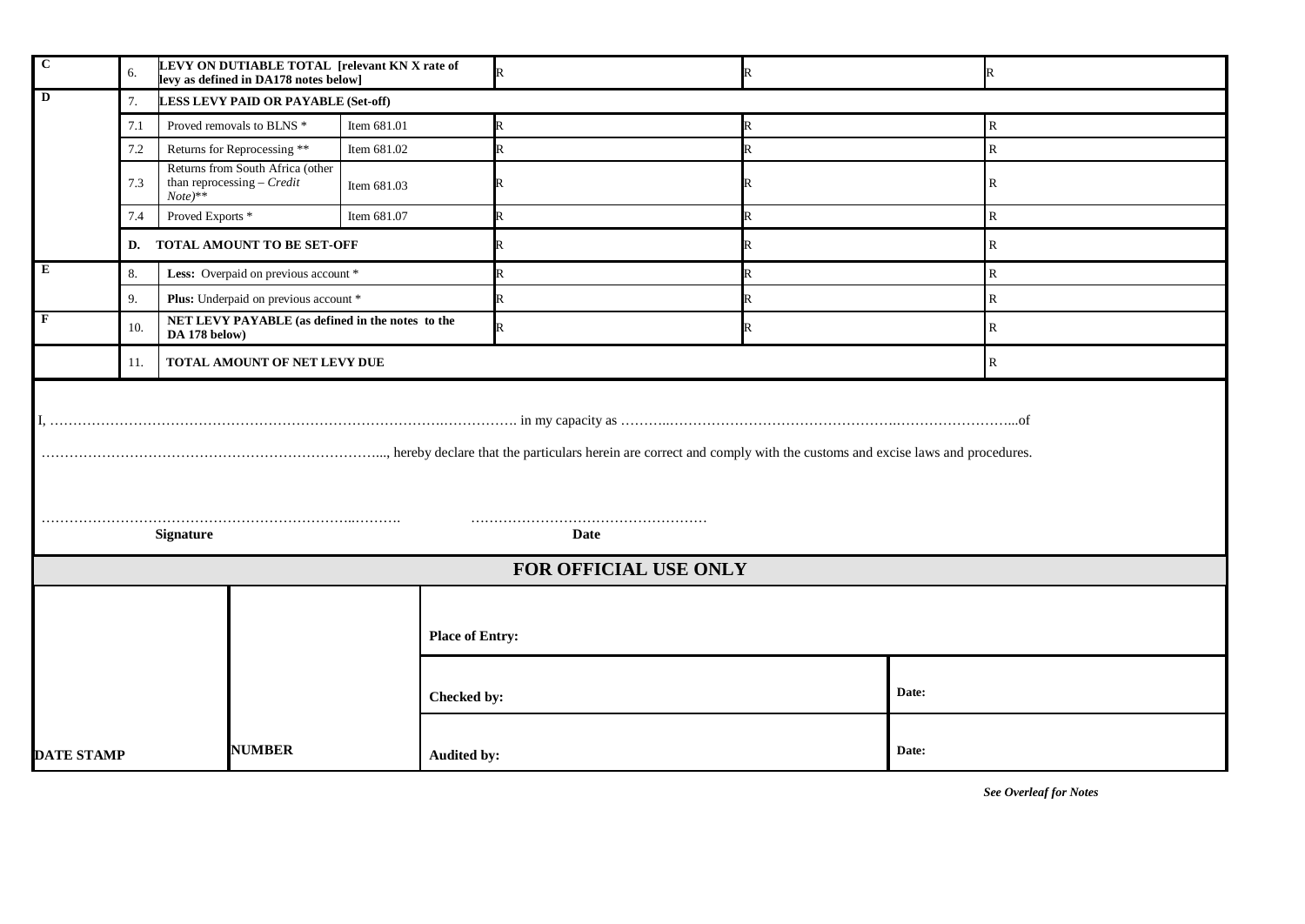# **NOTES TO THE DA 178**

| The explanation for the asterisks used in the DA 178 is as follows:<br>* transaction(s) / movement(s) is relevant to both manufacturer (VM) and licensee (VS)<br>** transaction(s) / movement(s) is relevant to the manufacturer (VM) ONLY<br>*** transaction(s) / movement(s) is relevant to the licensee (VS) ONLY<br>The return information must be submitted via SARS eFiling on the EXD 01Return. The completed and signed DA 178 hard copy related thereto and<br>a)<br>supporting documents must be kept for record purposes [Refer to rule 119A.R101A (10)(d) $(a - g)$ ].<br>Insert number of tyres as well as kilograms net (KN) in 'Statistical Quantity' field.<br>b)<br>Amounts in sections 6 - 11 on the DA 178 must be indicated in Rand (R).<br>c)<br>All leviable manufactured tyres produced must be captured for declaration purposes on the DA 178.01 under the relevant tyre levy item(s) and tariff<br>d)<br>subheading(s) **<br>All leviable tyres removed to licensed warehouse (VS) (for the transfer of liability from VM to VS) which will be fitted to vehicles must be captured<br>e)<br>for declaration purposes on the DA 178.02 under the relevant tyre levy item(s) and tariff subheading(s) $**$<br>All leviable tyres received from the manufacturing warehouse (VM) to be receipted by the VS must be captured for declaration purposes on the<br>f)<br>DA 178.03 under the relevant tyre levy item(s) and tariff subheading(s) ***<br>All leviable tyres returned from the VS to the VM which is unfit to be used in the manufacturing process must be captured for declaration purposes on<br>g)<br>the DA 178.04 under the relevant tyre levy item(s) and tariff subheading(s). ***<br>1.<br>Opening balance: Balance carried forward from previous period – to be completed from second accounting period.<br>(To be completed by VM and VS)<br>2.1<br>Total production of the levy item(s) for the three months of the accounting period as carried from the DA 178.01.<br>(To be completed by VM only)<br>2.2<br>Total receipts of the levy item(s) for the three months of the accounting period as carried from the DA 178.03.<br>(To be completed by VS only)<br>Stock returns from South Africa or returns from a BLNS country for which credit notes have been issued.<br>3.<br>In the case of returns<br>from a BLNS country the environmental levy thereon must have been paid on entry into South Africa.<br>(To be completed by VM and VS)<br>4.1<br>Sales: South Africa<br>Direct sales from the licensed warehouse including removals on Delivery/Dispatch Notes (DN) to South<br>Africa. (To be completed by VM and VS)<br>Direct exports from the VM including removals on Delivery/Dispatch Notes to the BLNS countries. (To be<br>4.2<br>Sales: BLNS<br>completed by VM and VS)<br>countries<br>Direct Exports beyond the BLNS countries as defined in item 681.07 of Schedule 6. (To be completed by<br>4.3<br>Exports:<br>VM and VS)<br>Proof of delivery or use under rebate will be required for audit purposes:<br>4.4<br>Rebates:<br>Item $680.01$ – Goods supplied under rebate of duty as specified in the item. (VS only)<br>$\bullet$<br>Item 680.02 - Goods lost or destroyed in the VM warehouse in circumstances of vis major, etc.<br>(NOTE: cannot be set-off if claimed from insurance). (VM only)<br>Item 680.03 - Goods manufactured in the licensed warehouse used for reprocessing of environmental<br>levy goods or the manufacture of other goods. (VM only)<br>Item 680.04 – Goods removed from a licensed manufacturing warehouse (VM) to a licensed special<br>4.5<br>Removals from<br>$\bullet$<br>manufacturing warehouse (VS) to be used in a manufacturing process. (VM only)<br>Item 680.05 - Goods found to be off-specification or otherwise defective by the licensed special<br>4.6<br>Removals to<br>manufacturing warehouse (VS) and returned to the licensed manufacturing warehouse (VM). (VS<br>only)<br>5.<br>Closing balance at end of accounting period (A "specific to type of WH" minus B "specific to type of WH"). Stock taking<br>records will be required for audit purposes.<br>6.<br>Levy on Dutiable Total:<br>VM only: Sales (including DN) in South Africa (4.1), plus Sales (including DN) to consignees in BLNS countries (4.2)<br>plus Exports (4.3).<br>i.e. $(4.1 \text{ KN} + 4.2 \text{ KN} + 4.3 \text{ KN} \text{ X}$ rate of levy as per SCH1P3E); or<br>VS only: Receipts $(2.2)$ , plus Return $(3)$ less Rebate $680.01(4.4)$ less Rebated Removal to $(4.6)$<br>$\bullet$<br>i.e. $(2.2 \text{ KN} + 3 \text{ KN} - 4.4 \text{ KN} - 4.6 \text{ KN} X \text{ rate of levy as per SCH1P3E}).$<br>7.<br>Less levy paid or payable on goods (set-off):<br>Item 681.01 - Proved removals to BLNS countries (only if proof of exit from South Africa had been obtained - SAD 500<br>$\bf 7.1$<br>$\bullet$<br>form with required acquittal documentation within thirty (30) days of Export). (To be completed by VM and VS)<br>Item 681.02 - Goods returned for reprocessing (goods off-specification or otherwise defective) - credit notes must be issued.<br>$\bullet$<br>7.2<br>(VM only)<br>7.3<br>Item $681.03$ – Returns for any purposes other than reprocessing – credit notes must be issued. (VM only)<br>$\bullet$<br>Item 681.07 - Proved Exports from licensed manufacturing warehouse - (only if proof of exit from South Africa had been<br>7.4<br>$\bullet$<br>obtained. SAD 500 form with required acquittal documentation within thirty (30) days of Export.). (To be completed by<br>VM and VS)<br>$8-9$<br>A separate report stating the particulars of the relevant accounting periods and an explanation of the overpayment(s) and/or<br>underpayment(s), as the case may be. Attach relevant documents to the DA 178. (To be completed by VM and VS)<br>NOTE: This is only required if the over and/or under payment(s) has a billing impact on the Financial Account (FAN).<br>10.<br>Levy payable on or before the 25th working day of the month (not including weekend and/or public holiday) following the last<br>day of the accounting period. Refer to Rule 54FC.03(b) (To be completed by VM and VS)<br>Total amount of net levy due (the sum of the amounts reflected against E under the applicable items). (To be completed by VM<br>11. | Particulars specified: |  |  |  |  |  |
|----------------------------------------------------------------------------------------------------------------------------------------------------------------------------------------------------------------------------------------------------------------------------------------------------------------------------------------------------------------------------------------------------------------------------------------------------------------------------------------------------------------------------------------------------------------------------------------------------------------------------------------------------------------------------------------------------------------------------------------------------------------------------------------------------------------------------------------------------------------------------------------------------------------------------------------------------------------------------------------------------------------------------------------------------------------------------------------------------------------------------------------------------------------------------------------------------------------------------------------------------------------------------------------------------------------------------------------------------------------------------------------------------------------------------------------------------------------------------------------------------------------------------------------------------------------------------------------------------------------------------------------------------------------------------------------------------------------------------------------------------------------------------------------------------------------------------------------------------------------------------------------------------------------------------------------------------------------------------------------------------------------------------------------------------------------------------------------------------------------------------------------------------------------------------------------------------------------------------------------------------------------------------------------------------------------------------------------------------------------------------------------------------------------------------------------------------------------------------------------------------------------------------------------------------------------------------------------------------------------------------------------------------------------------------------------------------------------------------------------------------------------------------------------------------------------------------------------------------------------------------------------------------------------------------------------------------------------------------------------------------------------------------------------------------------------------------------------------------------------------------------------------------------------------------------------------------------------------------------------------------------------------------------------------------------------------------------------------------------------------------------------------------------------------------------------------------------------------------------------------------------------------------------------------------------------------------------------------------------------------------------------------------------------------------------------------------------------------------------------------------------------------------------------------------------------------------------------------------------------------------------------------------------------------------------------------------------------------------------------------------------------------------------------------------------------------------------------------------------------------------------------------------------------------------------------------------------------------------------------------------------------------------------------------------------------------------------------------------------------------------------------------------------------------------------------------------------------------------------------------------------------------------------------------------------------------------------------------------------------------------------------------------------------------------------------------------------------------------------------------------------------------------------------------------------------------------------------------------------------------------------------------------------------------------------------------------------------------------------------------------------------------------------------------------------------------------------------------------------------------------------------------------------------------------------------------------------------------------------------------------------------------------------------------------------------------------------------------------------------------------------------------------------------------------------------------------------------------------------------------------------------------------------------------------------------------------------------------------------------------------------------------------------------------------------------------------------------------------------------------------------------------------------------------------------------------------------------------------------------------------------------------------------------------------------------------------------------------------------------------------------------------------------------------------------------------------------------------------------------------------------------------------------------------------------------------------------------------------------------------------------------------------------------------------------------------------------------------------------------------------------------------------|------------------------|--|--|--|--|--|
|                                                                                                                                                                                                                                                                                                                                                                                                                                                                                                                                                                                                                                                                                                                                                                                                                                                                                                                                                                                                                                                                                                                                                                                                                                                                                                                                                                                                                                                                                                                                                                                                                                                                                                                                                                                                                                                                                                                                                                                                                                                                                                                                                                                                                                                                                                                                                                                                                                                                                                                                                                                                                                                                                                                                                                                                                                                                                                                                                                                                                                                                                                                                                                                                                                                                                                                                                                                                                                                                                                                                                                                                                                                                                                                                                                                                                                                                                                                                                                                                                                                                                                                                                                                                                                                                                                                                                                                                                                                                                                                                                                                                                                                                                                                                                                                                                                                                                                                                                                                                                                                                                                                                                                                                                                                                                                                                                                                                                                                                                                                                                                                                                                                                                                                                                                                                                                                                                                                                                                                                                                                                                                                                                                                                                                                                                                                                                                                                    |                        |  |  |  |  |  |
|                                                                                                                                                                                                                                                                                                                                                                                                                                                                                                                                                                                                                                                                                                                                                                                                                                                                                                                                                                                                                                                                                                                                                                                                                                                                                                                                                                                                                                                                                                                                                                                                                                                                                                                                                                                                                                                                                                                                                                                                                                                                                                                                                                                                                                                                                                                                                                                                                                                                                                                                                                                                                                                                                                                                                                                                                                                                                                                                                                                                                                                                                                                                                                                                                                                                                                                                                                                                                                                                                                                                                                                                                                                                                                                                                                                                                                                                                                                                                                                                                                                                                                                                                                                                                                                                                                                                                                                                                                                                                                                                                                                                                                                                                                                                                                                                                                                                                                                                                                                                                                                                                                                                                                                                                                                                                                                                                                                                                                                                                                                                                                                                                                                                                                                                                                                                                                                                                                                                                                                                                                                                                                                                                                                                                                                                                                                                                                                                    |                        |  |  |  |  |  |
|                                                                                                                                                                                                                                                                                                                                                                                                                                                                                                                                                                                                                                                                                                                                                                                                                                                                                                                                                                                                                                                                                                                                                                                                                                                                                                                                                                                                                                                                                                                                                                                                                                                                                                                                                                                                                                                                                                                                                                                                                                                                                                                                                                                                                                                                                                                                                                                                                                                                                                                                                                                                                                                                                                                                                                                                                                                                                                                                                                                                                                                                                                                                                                                                                                                                                                                                                                                                                                                                                                                                                                                                                                                                                                                                                                                                                                                                                                                                                                                                                                                                                                                                                                                                                                                                                                                                                                                                                                                                                                                                                                                                                                                                                                                                                                                                                                                                                                                                                                                                                                                                                                                                                                                                                                                                                                                                                                                                                                                                                                                                                                                                                                                                                                                                                                                                                                                                                                                                                                                                                                                                                                                                                                                                                                                                                                                                                                                                    |                        |  |  |  |  |  |
|                                                                                                                                                                                                                                                                                                                                                                                                                                                                                                                                                                                                                                                                                                                                                                                                                                                                                                                                                                                                                                                                                                                                                                                                                                                                                                                                                                                                                                                                                                                                                                                                                                                                                                                                                                                                                                                                                                                                                                                                                                                                                                                                                                                                                                                                                                                                                                                                                                                                                                                                                                                                                                                                                                                                                                                                                                                                                                                                                                                                                                                                                                                                                                                                                                                                                                                                                                                                                                                                                                                                                                                                                                                                                                                                                                                                                                                                                                                                                                                                                                                                                                                                                                                                                                                                                                                                                                                                                                                                                                                                                                                                                                                                                                                                                                                                                                                                                                                                                                                                                                                                                                                                                                                                                                                                                                                                                                                                                                                                                                                                                                                                                                                                                                                                                                                                                                                                                                                                                                                                                                                                                                                                                                                                                                                                                                                                                                                                    |                        |  |  |  |  |  |
|                                                                                                                                                                                                                                                                                                                                                                                                                                                                                                                                                                                                                                                                                                                                                                                                                                                                                                                                                                                                                                                                                                                                                                                                                                                                                                                                                                                                                                                                                                                                                                                                                                                                                                                                                                                                                                                                                                                                                                                                                                                                                                                                                                                                                                                                                                                                                                                                                                                                                                                                                                                                                                                                                                                                                                                                                                                                                                                                                                                                                                                                                                                                                                                                                                                                                                                                                                                                                                                                                                                                                                                                                                                                                                                                                                                                                                                                                                                                                                                                                                                                                                                                                                                                                                                                                                                                                                                                                                                                                                                                                                                                                                                                                                                                                                                                                                                                                                                                                                                                                                                                                                                                                                                                                                                                                                                                                                                                                                                                                                                                                                                                                                                                                                                                                                                                                                                                                                                                                                                                                                                                                                                                                                                                                                                                                                                                                                                                    |                        |  |  |  |  |  |
|                                                                                                                                                                                                                                                                                                                                                                                                                                                                                                                                                                                                                                                                                                                                                                                                                                                                                                                                                                                                                                                                                                                                                                                                                                                                                                                                                                                                                                                                                                                                                                                                                                                                                                                                                                                                                                                                                                                                                                                                                                                                                                                                                                                                                                                                                                                                                                                                                                                                                                                                                                                                                                                                                                                                                                                                                                                                                                                                                                                                                                                                                                                                                                                                                                                                                                                                                                                                                                                                                                                                                                                                                                                                                                                                                                                                                                                                                                                                                                                                                                                                                                                                                                                                                                                                                                                                                                                                                                                                                                                                                                                                                                                                                                                                                                                                                                                                                                                                                                                                                                                                                                                                                                                                                                                                                                                                                                                                                                                                                                                                                                                                                                                                                                                                                                                                                                                                                                                                                                                                                                                                                                                                                                                                                                                                                                                                                                                                    |                        |  |  |  |  |  |
|                                                                                                                                                                                                                                                                                                                                                                                                                                                                                                                                                                                                                                                                                                                                                                                                                                                                                                                                                                                                                                                                                                                                                                                                                                                                                                                                                                                                                                                                                                                                                                                                                                                                                                                                                                                                                                                                                                                                                                                                                                                                                                                                                                                                                                                                                                                                                                                                                                                                                                                                                                                                                                                                                                                                                                                                                                                                                                                                                                                                                                                                                                                                                                                                                                                                                                                                                                                                                                                                                                                                                                                                                                                                                                                                                                                                                                                                                                                                                                                                                                                                                                                                                                                                                                                                                                                                                                                                                                                                                                                                                                                                                                                                                                                                                                                                                                                                                                                                                                                                                                                                                                                                                                                                                                                                                                                                                                                                                                                                                                                                                                                                                                                                                                                                                                                                                                                                                                                                                                                                                                                                                                                                                                                                                                                                                                                                                                                                    |                        |  |  |  |  |  |
|                                                                                                                                                                                                                                                                                                                                                                                                                                                                                                                                                                                                                                                                                                                                                                                                                                                                                                                                                                                                                                                                                                                                                                                                                                                                                                                                                                                                                                                                                                                                                                                                                                                                                                                                                                                                                                                                                                                                                                                                                                                                                                                                                                                                                                                                                                                                                                                                                                                                                                                                                                                                                                                                                                                                                                                                                                                                                                                                                                                                                                                                                                                                                                                                                                                                                                                                                                                                                                                                                                                                                                                                                                                                                                                                                                                                                                                                                                                                                                                                                                                                                                                                                                                                                                                                                                                                                                                                                                                                                                                                                                                                                                                                                                                                                                                                                                                                                                                                                                                                                                                                                                                                                                                                                                                                                                                                                                                                                                                                                                                                                                                                                                                                                                                                                                                                                                                                                                                                                                                                                                                                                                                                                                                                                                                                                                                                                                                                    |                        |  |  |  |  |  |
|                                                                                                                                                                                                                                                                                                                                                                                                                                                                                                                                                                                                                                                                                                                                                                                                                                                                                                                                                                                                                                                                                                                                                                                                                                                                                                                                                                                                                                                                                                                                                                                                                                                                                                                                                                                                                                                                                                                                                                                                                                                                                                                                                                                                                                                                                                                                                                                                                                                                                                                                                                                                                                                                                                                                                                                                                                                                                                                                                                                                                                                                                                                                                                                                                                                                                                                                                                                                                                                                                                                                                                                                                                                                                                                                                                                                                                                                                                                                                                                                                                                                                                                                                                                                                                                                                                                                                                                                                                                                                                                                                                                                                                                                                                                                                                                                                                                                                                                                                                                                                                                                                                                                                                                                                                                                                                                                                                                                                                                                                                                                                                                                                                                                                                                                                                                                                                                                                                                                                                                                                                                                                                                                                                                                                                                                                                                                                                                                    |                        |  |  |  |  |  |
|                                                                                                                                                                                                                                                                                                                                                                                                                                                                                                                                                                                                                                                                                                                                                                                                                                                                                                                                                                                                                                                                                                                                                                                                                                                                                                                                                                                                                                                                                                                                                                                                                                                                                                                                                                                                                                                                                                                                                                                                                                                                                                                                                                                                                                                                                                                                                                                                                                                                                                                                                                                                                                                                                                                                                                                                                                                                                                                                                                                                                                                                                                                                                                                                                                                                                                                                                                                                                                                                                                                                                                                                                                                                                                                                                                                                                                                                                                                                                                                                                                                                                                                                                                                                                                                                                                                                                                                                                                                                                                                                                                                                                                                                                                                                                                                                                                                                                                                                                                                                                                                                                                                                                                                                                                                                                                                                                                                                                                                                                                                                                                                                                                                                                                                                                                                                                                                                                                                                                                                                                                                                                                                                                                                                                                                                                                                                                                                                    |                        |  |  |  |  |  |
|                                                                                                                                                                                                                                                                                                                                                                                                                                                                                                                                                                                                                                                                                                                                                                                                                                                                                                                                                                                                                                                                                                                                                                                                                                                                                                                                                                                                                                                                                                                                                                                                                                                                                                                                                                                                                                                                                                                                                                                                                                                                                                                                                                                                                                                                                                                                                                                                                                                                                                                                                                                                                                                                                                                                                                                                                                                                                                                                                                                                                                                                                                                                                                                                                                                                                                                                                                                                                                                                                                                                                                                                                                                                                                                                                                                                                                                                                                                                                                                                                                                                                                                                                                                                                                                                                                                                                                                                                                                                                                                                                                                                                                                                                                                                                                                                                                                                                                                                                                                                                                                                                                                                                                                                                                                                                                                                                                                                                                                                                                                                                                                                                                                                                                                                                                                                                                                                                                                                                                                                                                                                                                                                                                                                                                                                                                                                                                                                    |                        |  |  |  |  |  |
|                                                                                                                                                                                                                                                                                                                                                                                                                                                                                                                                                                                                                                                                                                                                                                                                                                                                                                                                                                                                                                                                                                                                                                                                                                                                                                                                                                                                                                                                                                                                                                                                                                                                                                                                                                                                                                                                                                                                                                                                                                                                                                                                                                                                                                                                                                                                                                                                                                                                                                                                                                                                                                                                                                                                                                                                                                                                                                                                                                                                                                                                                                                                                                                                                                                                                                                                                                                                                                                                                                                                                                                                                                                                                                                                                                                                                                                                                                                                                                                                                                                                                                                                                                                                                                                                                                                                                                                                                                                                                                                                                                                                                                                                                                                                                                                                                                                                                                                                                                                                                                                                                                                                                                                                                                                                                                                                                                                                                                                                                                                                                                                                                                                                                                                                                                                                                                                                                                                                                                                                                                                                                                                                                                                                                                                                                                                                                                                                    |                        |  |  |  |  |  |
|                                                                                                                                                                                                                                                                                                                                                                                                                                                                                                                                                                                                                                                                                                                                                                                                                                                                                                                                                                                                                                                                                                                                                                                                                                                                                                                                                                                                                                                                                                                                                                                                                                                                                                                                                                                                                                                                                                                                                                                                                                                                                                                                                                                                                                                                                                                                                                                                                                                                                                                                                                                                                                                                                                                                                                                                                                                                                                                                                                                                                                                                                                                                                                                                                                                                                                                                                                                                                                                                                                                                                                                                                                                                                                                                                                                                                                                                                                                                                                                                                                                                                                                                                                                                                                                                                                                                                                                                                                                                                                                                                                                                                                                                                                                                                                                                                                                                                                                                                                                                                                                                                                                                                                                                                                                                                                                                                                                                                                                                                                                                                                                                                                                                                                                                                                                                                                                                                                                                                                                                                                                                                                                                                                                                                                                                                                                                                                                                    |                        |  |  |  |  |  |
|                                                                                                                                                                                                                                                                                                                                                                                                                                                                                                                                                                                                                                                                                                                                                                                                                                                                                                                                                                                                                                                                                                                                                                                                                                                                                                                                                                                                                                                                                                                                                                                                                                                                                                                                                                                                                                                                                                                                                                                                                                                                                                                                                                                                                                                                                                                                                                                                                                                                                                                                                                                                                                                                                                                                                                                                                                                                                                                                                                                                                                                                                                                                                                                                                                                                                                                                                                                                                                                                                                                                                                                                                                                                                                                                                                                                                                                                                                                                                                                                                                                                                                                                                                                                                                                                                                                                                                                                                                                                                                                                                                                                                                                                                                                                                                                                                                                                                                                                                                                                                                                                                                                                                                                                                                                                                                                                                                                                                                                                                                                                                                                                                                                                                                                                                                                                                                                                                                                                                                                                                                                                                                                                                                                                                                                                                                                                                                                                    |                        |  |  |  |  |  |
|                                                                                                                                                                                                                                                                                                                                                                                                                                                                                                                                                                                                                                                                                                                                                                                                                                                                                                                                                                                                                                                                                                                                                                                                                                                                                                                                                                                                                                                                                                                                                                                                                                                                                                                                                                                                                                                                                                                                                                                                                                                                                                                                                                                                                                                                                                                                                                                                                                                                                                                                                                                                                                                                                                                                                                                                                                                                                                                                                                                                                                                                                                                                                                                                                                                                                                                                                                                                                                                                                                                                                                                                                                                                                                                                                                                                                                                                                                                                                                                                                                                                                                                                                                                                                                                                                                                                                                                                                                                                                                                                                                                                                                                                                                                                                                                                                                                                                                                                                                                                                                                                                                                                                                                                                                                                                                                                                                                                                                                                                                                                                                                                                                                                                                                                                                                                                                                                                                                                                                                                                                                                                                                                                                                                                                                                                                                                                                                                    |                        |  |  |  |  |  |
|                                                                                                                                                                                                                                                                                                                                                                                                                                                                                                                                                                                                                                                                                                                                                                                                                                                                                                                                                                                                                                                                                                                                                                                                                                                                                                                                                                                                                                                                                                                                                                                                                                                                                                                                                                                                                                                                                                                                                                                                                                                                                                                                                                                                                                                                                                                                                                                                                                                                                                                                                                                                                                                                                                                                                                                                                                                                                                                                                                                                                                                                                                                                                                                                                                                                                                                                                                                                                                                                                                                                                                                                                                                                                                                                                                                                                                                                                                                                                                                                                                                                                                                                                                                                                                                                                                                                                                                                                                                                                                                                                                                                                                                                                                                                                                                                                                                                                                                                                                                                                                                                                                                                                                                                                                                                                                                                                                                                                                                                                                                                                                                                                                                                                                                                                                                                                                                                                                                                                                                                                                                                                                                                                                                                                                                                                                                                                                                                    |                        |  |  |  |  |  |
|                                                                                                                                                                                                                                                                                                                                                                                                                                                                                                                                                                                                                                                                                                                                                                                                                                                                                                                                                                                                                                                                                                                                                                                                                                                                                                                                                                                                                                                                                                                                                                                                                                                                                                                                                                                                                                                                                                                                                                                                                                                                                                                                                                                                                                                                                                                                                                                                                                                                                                                                                                                                                                                                                                                                                                                                                                                                                                                                                                                                                                                                                                                                                                                                                                                                                                                                                                                                                                                                                                                                                                                                                                                                                                                                                                                                                                                                                                                                                                                                                                                                                                                                                                                                                                                                                                                                                                                                                                                                                                                                                                                                                                                                                                                                                                                                                                                                                                                                                                                                                                                                                                                                                                                                                                                                                                                                                                                                                                                                                                                                                                                                                                                                                                                                                                                                                                                                                                                                                                                                                                                                                                                                                                                                                                                                                                                                                                                                    |                        |  |  |  |  |  |
|                                                                                                                                                                                                                                                                                                                                                                                                                                                                                                                                                                                                                                                                                                                                                                                                                                                                                                                                                                                                                                                                                                                                                                                                                                                                                                                                                                                                                                                                                                                                                                                                                                                                                                                                                                                                                                                                                                                                                                                                                                                                                                                                                                                                                                                                                                                                                                                                                                                                                                                                                                                                                                                                                                                                                                                                                                                                                                                                                                                                                                                                                                                                                                                                                                                                                                                                                                                                                                                                                                                                                                                                                                                                                                                                                                                                                                                                                                                                                                                                                                                                                                                                                                                                                                                                                                                                                                                                                                                                                                                                                                                                                                                                                                                                                                                                                                                                                                                                                                                                                                                                                                                                                                                                                                                                                                                                                                                                                                                                                                                                                                                                                                                                                                                                                                                                                                                                                                                                                                                                                                                                                                                                                                                                                                                                                                                                                                                                    |                        |  |  |  |  |  |
|                                                                                                                                                                                                                                                                                                                                                                                                                                                                                                                                                                                                                                                                                                                                                                                                                                                                                                                                                                                                                                                                                                                                                                                                                                                                                                                                                                                                                                                                                                                                                                                                                                                                                                                                                                                                                                                                                                                                                                                                                                                                                                                                                                                                                                                                                                                                                                                                                                                                                                                                                                                                                                                                                                                                                                                                                                                                                                                                                                                                                                                                                                                                                                                                                                                                                                                                                                                                                                                                                                                                                                                                                                                                                                                                                                                                                                                                                                                                                                                                                                                                                                                                                                                                                                                                                                                                                                                                                                                                                                                                                                                                                                                                                                                                                                                                                                                                                                                                                                                                                                                                                                                                                                                                                                                                                                                                                                                                                                                                                                                                                                                                                                                                                                                                                                                                                                                                                                                                                                                                                                                                                                                                                                                                                                                                                                                                                                                                    |                        |  |  |  |  |  |
|                                                                                                                                                                                                                                                                                                                                                                                                                                                                                                                                                                                                                                                                                                                                                                                                                                                                                                                                                                                                                                                                                                                                                                                                                                                                                                                                                                                                                                                                                                                                                                                                                                                                                                                                                                                                                                                                                                                                                                                                                                                                                                                                                                                                                                                                                                                                                                                                                                                                                                                                                                                                                                                                                                                                                                                                                                                                                                                                                                                                                                                                                                                                                                                                                                                                                                                                                                                                                                                                                                                                                                                                                                                                                                                                                                                                                                                                                                                                                                                                                                                                                                                                                                                                                                                                                                                                                                                                                                                                                                                                                                                                                                                                                                                                                                                                                                                                                                                                                                                                                                                                                                                                                                                                                                                                                                                                                                                                                                                                                                                                                                                                                                                                                                                                                                                                                                                                                                                                                                                                                                                                                                                                                                                                                                                                                                                                                                                                    |                        |  |  |  |  |  |
|                                                                                                                                                                                                                                                                                                                                                                                                                                                                                                                                                                                                                                                                                                                                                                                                                                                                                                                                                                                                                                                                                                                                                                                                                                                                                                                                                                                                                                                                                                                                                                                                                                                                                                                                                                                                                                                                                                                                                                                                                                                                                                                                                                                                                                                                                                                                                                                                                                                                                                                                                                                                                                                                                                                                                                                                                                                                                                                                                                                                                                                                                                                                                                                                                                                                                                                                                                                                                                                                                                                                                                                                                                                                                                                                                                                                                                                                                                                                                                                                                                                                                                                                                                                                                                                                                                                                                                                                                                                                                                                                                                                                                                                                                                                                                                                                                                                                                                                                                                                                                                                                                                                                                                                                                                                                                                                                                                                                                                                                                                                                                                                                                                                                                                                                                                                                                                                                                                                                                                                                                                                                                                                                                                                                                                                                                                                                                                                                    |                        |  |  |  |  |  |
|                                                                                                                                                                                                                                                                                                                                                                                                                                                                                                                                                                                                                                                                                                                                                                                                                                                                                                                                                                                                                                                                                                                                                                                                                                                                                                                                                                                                                                                                                                                                                                                                                                                                                                                                                                                                                                                                                                                                                                                                                                                                                                                                                                                                                                                                                                                                                                                                                                                                                                                                                                                                                                                                                                                                                                                                                                                                                                                                                                                                                                                                                                                                                                                                                                                                                                                                                                                                                                                                                                                                                                                                                                                                                                                                                                                                                                                                                                                                                                                                                                                                                                                                                                                                                                                                                                                                                                                                                                                                                                                                                                                                                                                                                                                                                                                                                                                                                                                                                                                                                                                                                                                                                                                                                                                                                                                                                                                                                                                                                                                                                                                                                                                                                                                                                                                                                                                                                                                                                                                                                                                                                                                                                                                                                                                                                                                                                                                                    |                        |  |  |  |  |  |
|                                                                                                                                                                                                                                                                                                                                                                                                                                                                                                                                                                                                                                                                                                                                                                                                                                                                                                                                                                                                                                                                                                                                                                                                                                                                                                                                                                                                                                                                                                                                                                                                                                                                                                                                                                                                                                                                                                                                                                                                                                                                                                                                                                                                                                                                                                                                                                                                                                                                                                                                                                                                                                                                                                                                                                                                                                                                                                                                                                                                                                                                                                                                                                                                                                                                                                                                                                                                                                                                                                                                                                                                                                                                                                                                                                                                                                                                                                                                                                                                                                                                                                                                                                                                                                                                                                                                                                                                                                                                                                                                                                                                                                                                                                                                                                                                                                                                                                                                                                                                                                                                                                                                                                                                                                                                                                                                                                                                                                                                                                                                                                                                                                                                                                                                                                                                                                                                                                                                                                                                                                                                                                                                                                                                                                                                                                                                                                                                    |                        |  |  |  |  |  |
|                                                                                                                                                                                                                                                                                                                                                                                                                                                                                                                                                                                                                                                                                                                                                                                                                                                                                                                                                                                                                                                                                                                                                                                                                                                                                                                                                                                                                                                                                                                                                                                                                                                                                                                                                                                                                                                                                                                                                                                                                                                                                                                                                                                                                                                                                                                                                                                                                                                                                                                                                                                                                                                                                                                                                                                                                                                                                                                                                                                                                                                                                                                                                                                                                                                                                                                                                                                                                                                                                                                                                                                                                                                                                                                                                                                                                                                                                                                                                                                                                                                                                                                                                                                                                                                                                                                                                                                                                                                                                                                                                                                                                                                                                                                                                                                                                                                                                                                                                                                                                                                                                                                                                                                                                                                                                                                                                                                                                                                                                                                                                                                                                                                                                                                                                                                                                                                                                                                                                                                                                                                                                                                                                                                                                                                                                                                                                                                                    |                        |  |  |  |  |  |
|                                                                                                                                                                                                                                                                                                                                                                                                                                                                                                                                                                                                                                                                                                                                                                                                                                                                                                                                                                                                                                                                                                                                                                                                                                                                                                                                                                                                                                                                                                                                                                                                                                                                                                                                                                                                                                                                                                                                                                                                                                                                                                                                                                                                                                                                                                                                                                                                                                                                                                                                                                                                                                                                                                                                                                                                                                                                                                                                                                                                                                                                                                                                                                                                                                                                                                                                                                                                                                                                                                                                                                                                                                                                                                                                                                                                                                                                                                                                                                                                                                                                                                                                                                                                                                                                                                                                                                                                                                                                                                                                                                                                                                                                                                                                                                                                                                                                                                                                                                                                                                                                                                                                                                                                                                                                                                                                                                                                                                                                                                                                                                                                                                                                                                                                                                                                                                                                                                                                                                                                                                                                                                                                                                                                                                                                                                                                                                                                    |                        |  |  |  |  |  |
|                                                                                                                                                                                                                                                                                                                                                                                                                                                                                                                                                                                                                                                                                                                                                                                                                                                                                                                                                                                                                                                                                                                                                                                                                                                                                                                                                                                                                                                                                                                                                                                                                                                                                                                                                                                                                                                                                                                                                                                                                                                                                                                                                                                                                                                                                                                                                                                                                                                                                                                                                                                                                                                                                                                                                                                                                                                                                                                                                                                                                                                                                                                                                                                                                                                                                                                                                                                                                                                                                                                                                                                                                                                                                                                                                                                                                                                                                                                                                                                                                                                                                                                                                                                                                                                                                                                                                                                                                                                                                                                                                                                                                                                                                                                                                                                                                                                                                                                                                                                                                                                                                                                                                                                                                                                                                                                                                                                                                                                                                                                                                                                                                                                                                                                                                                                                                                                                                                                                                                                                                                                                                                                                                                                                                                                                                                                                                                                                    |                        |  |  |  |  |  |
|                                                                                                                                                                                                                                                                                                                                                                                                                                                                                                                                                                                                                                                                                                                                                                                                                                                                                                                                                                                                                                                                                                                                                                                                                                                                                                                                                                                                                                                                                                                                                                                                                                                                                                                                                                                                                                                                                                                                                                                                                                                                                                                                                                                                                                                                                                                                                                                                                                                                                                                                                                                                                                                                                                                                                                                                                                                                                                                                                                                                                                                                                                                                                                                                                                                                                                                                                                                                                                                                                                                                                                                                                                                                                                                                                                                                                                                                                                                                                                                                                                                                                                                                                                                                                                                                                                                                                                                                                                                                                                                                                                                                                                                                                                                                                                                                                                                                                                                                                                                                                                                                                                                                                                                                                                                                                                                                                                                                                                                                                                                                                                                                                                                                                                                                                                                                                                                                                                                                                                                                                                                                                                                                                                                                                                                                                                                                                                                                    |                        |  |  |  |  |  |
|                                                                                                                                                                                                                                                                                                                                                                                                                                                                                                                                                                                                                                                                                                                                                                                                                                                                                                                                                                                                                                                                                                                                                                                                                                                                                                                                                                                                                                                                                                                                                                                                                                                                                                                                                                                                                                                                                                                                                                                                                                                                                                                                                                                                                                                                                                                                                                                                                                                                                                                                                                                                                                                                                                                                                                                                                                                                                                                                                                                                                                                                                                                                                                                                                                                                                                                                                                                                                                                                                                                                                                                                                                                                                                                                                                                                                                                                                                                                                                                                                                                                                                                                                                                                                                                                                                                                                                                                                                                                                                                                                                                                                                                                                                                                                                                                                                                                                                                                                                                                                                                                                                                                                                                                                                                                                                                                                                                                                                                                                                                                                                                                                                                                                                                                                                                                                                                                                                                                                                                                                                                                                                                                                                                                                                                                                                                                                                                                    |                        |  |  |  |  |  |
|                                                                                                                                                                                                                                                                                                                                                                                                                                                                                                                                                                                                                                                                                                                                                                                                                                                                                                                                                                                                                                                                                                                                                                                                                                                                                                                                                                                                                                                                                                                                                                                                                                                                                                                                                                                                                                                                                                                                                                                                                                                                                                                                                                                                                                                                                                                                                                                                                                                                                                                                                                                                                                                                                                                                                                                                                                                                                                                                                                                                                                                                                                                                                                                                                                                                                                                                                                                                                                                                                                                                                                                                                                                                                                                                                                                                                                                                                                                                                                                                                                                                                                                                                                                                                                                                                                                                                                                                                                                                                                                                                                                                                                                                                                                                                                                                                                                                                                                                                                                                                                                                                                                                                                                                                                                                                                                                                                                                                                                                                                                                                                                                                                                                                                                                                                                                                                                                                                                                                                                                                                                                                                                                                                                                                                                                                                                                                                                                    |                        |  |  |  |  |  |
|                                                                                                                                                                                                                                                                                                                                                                                                                                                                                                                                                                                                                                                                                                                                                                                                                                                                                                                                                                                                                                                                                                                                                                                                                                                                                                                                                                                                                                                                                                                                                                                                                                                                                                                                                                                                                                                                                                                                                                                                                                                                                                                                                                                                                                                                                                                                                                                                                                                                                                                                                                                                                                                                                                                                                                                                                                                                                                                                                                                                                                                                                                                                                                                                                                                                                                                                                                                                                                                                                                                                                                                                                                                                                                                                                                                                                                                                                                                                                                                                                                                                                                                                                                                                                                                                                                                                                                                                                                                                                                                                                                                                                                                                                                                                                                                                                                                                                                                                                                                                                                                                                                                                                                                                                                                                                                                                                                                                                                                                                                                                                                                                                                                                                                                                                                                                                                                                                                                                                                                                                                                                                                                                                                                                                                                                                                                                                                                                    |                        |  |  |  |  |  |
|                                                                                                                                                                                                                                                                                                                                                                                                                                                                                                                                                                                                                                                                                                                                                                                                                                                                                                                                                                                                                                                                                                                                                                                                                                                                                                                                                                                                                                                                                                                                                                                                                                                                                                                                                                                                                                                                                                                                                                                                                                                                                                                                                                                                                                                                                                                                                                                                                                                                                                                                                                                                                                                                                                                                                                                                                                                                                                                                                                                                                                                                                                                                                                                                                                                                                                                                                                                                                                                                                                                                                                                                                                                                                                                                                                                                                                                                                                                                                                                                                                                                                                                                                                                                                                                                                                                                                                                                                                                                                                                                                                                                                                                                                                                                                                                                                                                                                                                                                                                                                                                                                                                                                                                                                                                                                                                                                                                                                                                                                                                                                                                                                                                                                                                                                                                                                                                                                                                                                                                                                                                                                                                                                                                                                                                                                                                                                                                                    |                        |  |  |  |  |  |
|                                                                                                                                                                                                                                                                                                                                                                                                                                                                                                                                                                                                                                                                                                                                                                                                                                                                                                                                                                                                                                                                                                                                                                                                                                                                                                                                                                                                                                                                                                                                                                                                                                                                                                                                                                                                                                                                                                                                                                                                                                                                                                                                                                                                                                                                                                                                                                                                                                                                                                                                                                                                                                                                                                                                                                                                                                                                                                                                                                                                                                                                                                                                                                                                                                                                                                                                                                                                                                                                                                                                                                                                                                                                                                                                                                                                                                                                                                                                                                                                                                                                                                                                                                                                                                                                                                                                                                                                                                                                                                                                                                                                                                                                                                                                                                                                                                                                                                                                                                                                                                                                                                                                                                                                                                                                                                                                                                                                                                                                                                                                                                                                                                                                                                                                                                                                                                                                                                                                                                                                                                                                                                                                                                                                                                                                                                                                                                                                    |                        |  |  |  |  |  |
|                                                                                                                                                                                                                                                                                                                                                                                                                                                                                                                                                                                                                                                                                                                                                                                                                                                                                                                                                                                                                                                                                                                                                                                                                                                                                                                                                                                                                                                                                                                                                                                                                                                                                                                                                                                                                                                                                                                                                                                                                                                                                                                                                                                                                                                                                                                                                                                                                                                                                                                                                                                                                                                                                                                                                                                                                                                                                                                                                                                                                                                                                                                                                                                                                                                                                                                                                                                                                                                                                                                                                                                                                                                                                                                                                                                                                                                                                                                                                                                                                                                                                                                                                                                                                                                                                                                                                                                                                                                                                                                                                                                                                                                                                                                                                                                                                                                                                                                                                                                                                                                                                                                                                                                                                                                                                                                                                                                                                                                                                                                                                                                                                                                                                                                                                                                                                                                                                                                                                                                                                                                                                                                                                                                                                                                                                                                                                                                                    |                        |  |  |  |  |  |
|                                                                                                                                                                                                                                                                                                                                                                                                                                                                                                                                                                                                                                                                                                                                                                                                                                                                                                                                                                                                                                                                                                                                                                                                                                                                                                                                                                                                                                                                                                                                                                                                                                                                                                                                                                                                                                                                                                                                                                                                                                                                                                                                                                                                                                                                                                                                                                                                                                                                                                                                                                                                                                                                                                                                                                                                                                                                                                                                                                                                                                                                                                                                                                                                                                                                                                                                                                                                                                                                                                                                                                                                                                                                                                                                                                                                                                                                                                                                                                                                                                                                                                                                                                                                                                                                                                                                                                                                                                                                                                                                                                                                                                                                                                                                                                                                                                                                                                                                                                                                                                                                                                                                                                                                                                                                                                                                                                                                                                                                                                                                                                                                                                                                                                                                                                                                                                                                                                                                                                                                                                                                                                                                                                                                                                                                                                                                                                                                    |                        |  |  |  |  |  |
|                                                                                                                                                                                                                                                                                                                                                                                                                                                                                                                                                                                                                                                                                                                                                                                                                                                                                                                                                                                                                                                                                                                                                                                                                                                                                                                                                                                                                                                                                                                                                                                                                                                                                                                                                                                                                                                                                                                                                                                                                                                                                                                                                                                                                                                                                                                                                                                                                                                                                                                                                                                                                                                                                                                                                                                                                                                                                                                                                                                                                                                                                                                                                                                                                                                                                                                                                                                                                                                                                                                                                                                                                                                                                                                                                                                                                                                                                                                                                                                                                                                                                                                                                                                                                                                                                                                                                                                                                                                                                                                                                                                                                                                                                                                                                                                                                                                                                                                                                                                                                                                                                                                                                                                                                                                                                                                                                                                                                                                                                                                                                                                                                                                                                                                                                                                                                                                                                                                                                                                                                                                                                                                                                                                                                                                                                                                                                                                                    |                        |  |  |  |  |  |
|                                                                                                                                                                                                                                                                                                                                                                                                                                                                                                                                                                                                                                                                                                                                                                                                                                                                                                                                                                                                                                                                                                                                                                                                                                                                                                                                                                                                                                                                                                                                                                                                                                                                                                                                                                                                                                                                                                                                                                                                                                                                                                                                                                                                                                                                                                                                                                                                                                                                                                                                                                                                                                                                                                                                                                                                                                                                                                                                                                                                                                                                                                                                                                                                                                                                                                                                                                                                                                                                                                                                                                                                                                                                                                                                                                                                                                                                                                                                                                                                                                                                                                                                                                                                                                                                                                                                                                                                                                                                                                                                                                                                                                                                                                                                                                                                                                                                                                                                                                                                                                                                                                                                                                                                                                                                                                                                                                                                                                                                                                                                                                                                                                                                                                                                                                                                                                                                                                                                                                                                                                                                                                                                                                                                                                                                                                                                                                                                    |                        |  |  |  |  |  |
|                                                                                                                                                                                                                                                                                                                                                                                                                                                                                                                                                                                                                                                                                                                                                                                                                                                                                                                                                                                                                                                                                                                                                                                                                                                                                                                                                                                                                                                                                                                                                                                                                                                                                                                                                                                                                                                                                                                                                                                                                                                                                                                                                                                                                                                                                                                                                                                                                                                                                                                                                                                                                                                                                                                                                                                                                                                                                                                                                                                                                                                                                                                                                                                                                                                                                                                                                                                                                                                                                                                                                                                                                                                                                                                                                                                                                                                                                                                                                                                                                                                                                                                                                                                                                                                                                                                                                                                                                                                                                                                                                                                                                                                                                                                                                                                                                                                                                                                                                                                                                                                                                                                                                                                                                                                                                                                                                                                                                                                                                                                                                                                                                                                                                                                                                                                                                                                                                                                                                                                                                                                                                                                                                                                                                                                                                                                                                                                                    |                        |  |  |  |  |  |
|                                                                                                                                                                                                                                                                                                                                                                                                                                                                                                                                                                                                                                                                                                                                                                                                                                                                                                                                                                                                                                                                                                                                                                                                                                                                                                                                                                                                                                                                                                                                                                                                                                                                                                                                                                                                                                                                                                                                                                                                                                                                                                                                                                                                                                                                                                                                                                                                                                                                                                                                                                                                                                                                                                                                                                                                                                                                                                                                                                                                                                                                                                                                                                                                                                                                                                                                                                                                                                                                                                                                                                                                                                                                                                                                                                                                                                                                                                                                                                                                                                                                                                                                                                                                                                                                                                                                                                                                                                                                                                                                                                                                                                                                                                                                                                                                                                                                                                                                                                                                                                                                                                                                                                                                                                                                                                                                                                                                                                                                                                                                                                                                                                                                                                                                                                                                                                                                                                                                                                                                                                                                                                                                                                                                                                                                                                                                                                                                    |                        |  |  |  |  |  |
|                                                                                                                                                                                                                                                                                                                                                                                                                                                                                                                                                                                                                                                                                                                                                                                                                                                                                                                                                                                                                                                                                                                                                                                                                                                                                                                                                                                                                                                                                                                                                                                                                                                                                                                                                                                                                                                                                                                                                                                                                                                                                                                                                                                                                                                                                                                                                                                                                                                                                                                                                                                                                                                                                                                                                                                                                                                                                                                                                                                                                                                                                                                                                                                                                                                                                                                                                                                                                                                                                                                                                                                                                                                                                                                                                                                                                                                                                                                                                                                                                                                                                                                                                                                                                                                                                                                                                                                                                                                                                                                                                                                                                                                                                                                                                                                                                                                                                                                                                                                                                                                                                                                                                                                                                                                                                                                                                                                                                                                                                                                                                                                                                                                                                                                                                                                                                                                                                                                                                                                                                                                                                                                                                                                                                                                                                                                                                                                                    |                        |  |  |  |  |  |
|                                                                                                                                                                                                                                                                                                                                                                                                                                                                                                                                                                                                                                                                                                                                                                                                                                                                                                                                                                                                                                                                                                                                                                                                                                                                                                                                                                                                                                                                                                                                                                                                                                                                                                                                                                                                                                                                                                                                                                                                                                                                                                                                                                                                                                                                                                                                                                                                                                                                                                                                                                                                                                                                                                                                                                                                                                                                                                                                                                                                                                                                                                                                                                                                                                                                                                                                                                                                                                                                                                                                                                                                                                                                                                                                                                                                                                                                                                                                                                                                                                                                                                                                                                                                                                                                                                                                                                                                                                                                                                                                                                                                                                                                                                                                                                                                                                                                                                                                                                                                                                                                                                                                                                                                                                                                                                                                                                                                                                                                                                                                                                                                                                                                                                                                                                                                                                                                                                                                                                                                                                                                                                                                                                                                                                                                                                                                                                                                    |                        |  |  |  |  |  |
|                                                                                                                                                                                                                                                                                                                                                                                                                                                                                                                                                                                                                                                                                                                                                                                                                                                                                                                                                                                                                                                                                                                                                                                                                                                                                                                                                                                                                                                                                                                                                                                                                                                                                                                                                                                                                                                                                                                                                                                                                                                                                                                                                                                                                                                                                                                                                                                                                                                                                                                                                                                                                                                                                                                                                                                                                                                                                                                                                                                                                                                                                                                                                                                                                                                                                                                                                                                                                                                                                                                                                                                                                                                                                                                                                                                                                                                                                                                                                                                                                                                                                                                                                                                                                                                                                                                                                                                                                                                                                                                                                                                                                                                                                                                                                                                                                                                                                                                                                                                                                                                                                                                                                                                                                                                                                                                                                                                                                                                                                                                                                                                                                                                                                                                                                                                                                                                                                                                                                                                                                                                                                                                                                                                                                                                                                                                                                                                                    |                        |  |  |  |  |  |
|                                                                                                                                                                                                                                                                                                                                                                                                                                                                                                                                                                                                                                                                                                                                                                                                                                                                                                                                                                                                                                                                                                                                                                                                                                                                                                                                                                                                                                                                                                                                                                                                                                                                                                                                                                                                                                                                                                                                                                                                                                                                                                                                                                                                                                                                                                                                                                                                                                                                                                                                                                                                                                                                                                                                                                                                                                                                                                                                                                                                                                                                                                                                                                                                                                                                                                                                                                                                                                                                                                                                                                                                                                                                                                                                                                                                                                                                                                                                                                                                                                                                                                                                                                                                                                                                                                                                                                                                                                                                                                                                                                                                                                                                                                                                                                                                                                                                                                                                                                                                                                                                                                                                                                                                                                                                                                                                                                                                                                                                                                                                                                                                                                                                                                                                                                                                                                                                                                                                                                                                                                                                                                                                                                                                                                                                                                                                                                                                    |                        |  |  |  |  |  |
|                                                                                                                                                                                                                                                                                                                                                                                                                                                                                                                                                                                                                                                                                                                                                                                                                                                                                                                                                                                                                                                                                                                                                                                                                                                                                                                                                                                                                                                                                                                                                                                                                                                                                                                                                                                                                                                                                                                                                                                                                                                                                                                                                                                                                                                                                                                                                                                                                                                                                                                                                                                                                                                                                                                                                                                                                                                                                                                                                                                                                                                                                                                                                                                                                                                                                                                                                                                                                                                                                                                                                                                                                                                                                                                                                                                                                                                                                                                                                                                                                                                                                                                                                                                                                                                                                                                                                                                                                                                                                                                                                                                                                                                                                                                                                                                                                                                                                                                                                                                                                                                                                                                                                                                                                                                                                                                                                                                                                                                                                                                                                                                                                                                                                                                                                                                                                                                                                                                                                                                                                                                                                                                                                                                                                                                                                                                                                                                                    |                        |  |  |  |  |  |
|                                                                                                                                                                                                                                                                                                                                                                                                                                                                                                                                                                                                                                                                                                                                                                                                                                                                                                                                                                                                                                                                                                                                                                                                                                                                                                                                                                                                                                                                                                                                                                                                                                                                                                                                                                                                                                                                                                                                                                                                                                                                                                                                                                                                                                                                                                                                                                                                                                                                                                                                                                                                                                                                                                                                                                                                                                                                                                                                                                                                                                                                                                                                                                                                                                                                                                                                                                                                                                                                                                                                                                                                                                                                                                                                                                                                                                                                                                                                                                                                                                                                                                                                                                                                                                                                                                                                                                                                                                                                                                                                                                                                                                                                                                                                                                                                                                                                                                                                                                                                                                                                                                                                                                                                                                                                                                                                                                                                                                                                                                                                                                                                                                                                                                                                                                                                                                                                                                                                                                                                                                                                                                                                                                                                                                                                                                                                                                                                    |                        |  |  |  |  |  |
|                                                                                                                                                                                                                                                                                                                                                                                                                                                                                                                                                                                                                                                                                                                                                                                                                                                                                                                                                                                                                                                                                                                                                                                                                                                                                                                                                                                                                                                                                                                                                                                                                                                                                                                                                                                                                                                                                                                                                                                                                                                                                                                                                                                                                                                                                                                                                                                                                                                                                                                                                                                                                                                                                                                                                                                                                                                                                                                                                                                                                                                                                                                                                                                                                                                                                                                                                                                                                                                                                                                                                                                                                                                                                                                                                                                                                                                                                                                                                                                                                                                                                                                                                                                                                                                                                                                                                                                                                                                                                                                                                                                                                                                                                                                                                                                                                                                                                                                                                                                                                                                                                                                                                                                                                                                                                                                                                                                                                                                                                                                                                                                                                                                                                                                                                                                                                                                                                                                                                                                                                                                                                                                                                                                                                                                                                                                                                                                                    |                        |  |  |  |  |  |
|                                                                                                                                                                                                                                                                                                                                                                                                                                                                                                                                                                                                                                                                                                                                                                                                                                                                                                                                                                                                                                                                                                                                                                                                                                                                                                                                                                                                                                                                                                                                                                                                                                                                                                                                                                                                                                                                                                                                                                                                                                                                                                                                                                                                                                                                                                                                                                                                                                                                                                                                                                                                                                                                                                                                                                                                                                                                                                                                                                                                                                                                                                                                                                                                                                                                                                                                                                                                                                                                                                                                                                                                                                                                                                                                                                                                                                                                                                                                                                                                                                                                                                                                                                                                                                                                                                                                                                                                                                                                                                                                                                                                                                                                                                                                                                                                                                                                                                                                                                                                                                                                                                                                                                                                                                                                                                                                                                                                                                                                                                                                                                                                                                                                                                                                                                                                                                                                                                                                                                                                                                                                                                                                                                                                                                                                                                                                                                                                    |                        |  |  |  |  |  |
|                                                                                                                                                                                                                                                                                                                                                                                                                                                                                                                                                                                                                                                                                                                                                                                                                                                                                                                                                                                                                                                                                                                                                                                                                                                                                                                                                                                                                                                                                                                                                                                                                                                                                                                                                                                                                                                                                                                                                                                                                                                                                                                                                                                                                                                                                                                                                                                                                                                                                                                                                                                                                                                                                                                                                                                                                                                                                                                                                                                                                                                                                                                                                                                                                                                                                                                                                                                                                                                                                                                                                                                                                                                                                                                                                                                                                                                                                                                                                                                                                                                                                                                                                                                                                                                                                                                                                                                                                                                                                                                                                                                                                                                                                                                                                                                                                                                                                                                                                                                                                                                                                                                                                                                                                                                                                                                                                                                                                                                                                                                                                                                                                                                                                                                                                                                                                                                                                                                                                                                                                                                                                                                                                                                                                                                                                                                                                                                                    |                        |  |  |  |  |  |
|                                                                                                                                                                                                                                                                                                                                                                                                                                                                                                                                                                                                                                                                                                                                                                                                                                                                                                                                                                                                                                                                                                                                                                                                                                                                                                                                                                                                                                                                                                                                                                                                                                                                                                                                                                                                                                                                                                                                                                                                                                                                                                                                                                                                                                                                                                                                                                                                                                                                                                                                                                                                                                                                                                                                                                                                                                                                                                                                                                                                                                                                                                                                                                                                                                                                                                                                                                                                                                                                                                                                                                                                                                                                                                                                                                                                                                                                                                                                                                                                                                                                                                                                                                                                                                                                                                                                                                                                                                                                                                                                                                                                                                                                                                                                                                                                                                                                                                                                                                                                                                                                                                                                                                                                                                                                                                                                                                                                                                                                                                                                                                                                                                                                                                                                                                                                                                                                                                                                                                                                                                                                                                                                                                                                                                                                                                                                                                                                    |                        |  |  |  |  |  |
|                                                                                                                                                                                                                                                                                                                                                                                                                                                                                                                                                                                                                                                                                                                                                                                                                                                                                                                                                                                                                                                                                                                                                                                                                                                                                                                                                                                                                                                                                                                                                                                                                                                                                                                                                                                                                                                                                                                                                                                                                                                                                                                                                                                                                                                                                                                                                                                                                                                                                                                                                                                                                                                                                                                                                                                                                                                                                                                                                                                                                                                                                                                                                                                                                                                                                                                                                                                                                                                                                                                                                                                                                                                                                                                                                                                                                                                                                                                                                                                                                                                                                                                                                                                                                                                                                                                                                                                                                                                                                                                                                                                                                                                                                                                                                                                                                                                                                                                                                                                                                                                                                                                                                                                                                                                                                                                                                                                                                                                                                                                                                                                                                                                                                                                                                                                                                                                                                                                                                                                                                                                                                                                                                                                                                                                                                                                                                                                                    |                        |  |  |  |  |  |
|                                                                                                                                                                                                                                                                                                                                                                                                                                                                                                                                                                                                                                                                                                                                                                                                                                                                                                                                                                                                                                                                                                                                                                                                                                                                                                                                                                                                                                                                                                                                                                                                                                                                                                                                                                                                                                                                                                                                                                                                                                                                                                                                                                                                                                                                                                                                                                                                                                                                                                                                                                                                                                                                                                                                                                                                                                                                                                                                                                                                                                                                                                                                                                                                                                                                                                                                                                                                                                                                                                                                                                                                                                                                                                                                                                                                                                                                                                                                                                                                                                                                                                                                                                                                                                                                                                                                                                                                                                                                                                                                                                                                                                                                                                                                                                                                                                                                                                                                                                                                                                                                                                                                                                                                                                                                                                                                                                                                                                                                                                                                                                                                                                                                                                                                                                                                                                                                                                                                                                                                                                                                                                                                                                                                                                                                                                                                                                                                    |                        |  |  |  |  |  |
|                                                                                                                                                                                                                                                                                                                                                                                                                                                                                                                                                                                                                                                                                                                                                                                                                                                                                                                                                                                                                                                                                                                                                                                                                                                                                                                                                                                                                                                                                                                                                                                                                                                                                                                                                                                                                                                                                                                                                                                                                                                                                                                                                                                                                                                                                                                                                                                                                                                                                                                                                                                                                                                                                                                                                                                                                                                                                                                                                                                                                                                                                                                                                                                                                                                                                                                                                                                                                                                                                                                                                                                                                                                                                                                                                                                                                                                                                                                                                                                                                                                                                                                                                                                                                                                                                                                                                                                                                                                                                                                                                                                                                                                                                                                                                                                                                                                                                                                                                                                                                                                                                                                                                                                                                                                                                                                                                                                                                                                                                                                                                                                                                                                                                                                                                                                                                                                                                                                                                                                                                                                                                                                                                                                                                                                                                                                                                                                                    |                        |  |  |  |  |  |
|                                                                                                                                                                                                                                                                                                                                                                                                                                                                                                                                                                                                                                                                                                                                                                                                                                                                                                                                                                                                                                                                                                                                                                                                                                                                                                                                                                                                                                                                                                                                                                                                                                                                                                                                                                                                                                                                                                                                                                                                                                                                                                                                                                                                                                                                                                                                                                                                                                                                                                                                                                                                                                                                                                                                                                                                                                                                                                                                                                                                                                                                                                                                                                                                                                                                                                                                                                                                                                                                                                                                                                                                                                                                                                                                                                                                                                                                                                                                                                                                                                                                                                                                                                                                                                                                                                                                                                                                                                                                                                                                                                                                                                                                                                                                                                                                                                                                                                                                                                                                                                                                                                                                                                                                                                                                                                                                                                                                                                                                                                                                                                                                                                                                                                                                                                                                                                                                                                                                                                                                                                                                                                                                                                                                                                                                                                                                                                                                    |                        |  |  |  |  |  |
|                                                                                                                                                                                                                                                                                                                                                                                                                                                                                                                                                                                                                                                                                                                                                                                                                                                                                                                                                                                                                                                                                                                                                                                                                                                                                                                                                                                                                                                                                                                                                                                                                                                                                                                                                                                                                                                                                                                                                                                                                                                                                                                                                                                                                                                                                                                                                                                                                                                                                                                                                                                                                                                                                                                                                                                                                                                                                                                                                                                                                                                                                                                                                                                                                                                                                                                                                                                                                                                                                                                                                                                                                                                                                                                                                                                                                                                                                                                                                                                                                                                                                                                                                                                                                                                                                                                                                                                                                                                                                                                                                                                                                                                                                                                                                                                                                                                                                                                                                                                                                                                                                                                                                                                                                                                                                                                                                                                                                                                                                                                                                                                                                                                                                                                                                                                                                                                                                                                                                                                                                                                                                                                                                                                                                                                                                                                                                                                                    |                        |  |  |  |  |  |
|                                                                                                                                                                                                                                                                                                                                                                                                                                                                                                                                                                                                                                                                                                                                                                                                                                                                                                                                                                                                                                                                                                                                                                                                                                                                                                                                                                                                                                                                                                                                                                                                                                                                                                                                                                                                                                                                                                                                                                                                                                                                                                                                                                                                                                                                                                                                                                                                                                                                                                                                                                                                                                                                                                                                                                                                                                                                                                                                                                                                                                                                                                                                                                                                                                                                                                                                                                                                                                                                                                                                                                                                                                                                                                                                                                                                                                                                                                                                                                                                                                                                                                                                                                                                                                                                                                                                                                                                                                                                                                                                                                                                                                                                                                                                                                                                                                                                                                                                                                                                                                                                                                                                                                                                                                                                                                                                                                                                                                                                                                                                                                                                                                                                                                                                                                                                                                                                                                                                                                                                                                                                                                                                                                                                                                                                                                                                                                                                    |                        |  |  |  |  |  |
|                                                                                                                                                                                                                                                                                                                                                                                                                                                                                                                                                                                                                                                                                                                                                                                                                                                                                                                                                                                                                                                                                                                                                                                                                                                                                                                                                                                                                                                                                                                                                                                                                                                                                                                                                                                                                                                                                                                                                                                                                                                                                                                                                                                                                                                                                                                                                                                                                                                                                                                                                                                                                                                                                                                                                                                                                                                                                                                                                                                                                                                                                                                                                                                                                                                                                                                                                                                                                                                                                                                                                                                                                                                                                                                                                                                                                                                                                                                                                                                                                                                                                                                                                                                                                                                                                                                                                                                                                                                                                                                                                                                                                                                                                                                                                                                                                                                                                                                                                                                                                                                                                                                                                                                                                                                                                                                                                                                                                                                                                                                                                                                                                                                                                                                                                                                                                                                                                                                                                                                                                                                                                                                                                                                                                                                                                                                                                                                                    |                        |  |  |  |  |  |
|                                                                                                                                                                                                                                                                                                                                                                                                                                                                                                                                                                                                                                                                                                                                                                                                                                                                                                                                                                                                                                                                                                                                                                                                                                                                                                                                                                                                                                                                                                                                                                                                                                                                                                                                                                                                                                                                                                                                                                                                                                                                                                                                                                                                                                                                                                                                                                                                                                                                                                                                                                                                                                                                                                                                                                                                                                                                                                                                                                                                                                                                                                                                                                                                                                                                                                                                                                                                                                                                                                                                                                                                                                                                                                                                                                                                                                                                                                                                                                                                                                                                                                                                                                                                                                                                                                                                                                                                                                                                                                                                                                                                                                                                                                                                                                                                                                                                                                                                                                                                                                                                                                                                                                                                                                                                                                                                                                                                                                                                                                                                                                                                                                                                                                                                                                                                                                                                                                                                                                                                                                                                                                                                                                                                                                                                                                                                                                                                    |                        |  |  |  |  |  |
|                                                                                                                                                                                                                                                                                                                                                                                                                                                                                                                                                                                                                                                                                                                                                                                                                                                                                                                                                                                                                                                                                                                                                                                                                                                                                                                                                                                                                                                                                                                                                                                                                                                                                                                                                                                                                                                                                                                                                                                                                                                                                                                                                                                                                                                                                                                                                                                                                                                                                                                                                                                                                                                                                                                                                                                                                                                                                                                                                                                                                                                                                                                                                                                                                                                                                                                                                                                                                                                                                                                                                                                                                                                                                                                                                                                                                                                                                                                                                                                                                                                                                                                                                                                                                                                                                                                                                                                                                                                                                                                                                                                                                                                                                                                                                                                                                                                                                                                                                                                                                                                                                                                                                                                                                                                                                                                                                                                                                                                                                                                                                                                                                                                                                                                                                                                                                                                                                                                                                                                                                                                                                                                                                                                                                                                                                                                                                                                                    |                        |  |  |  |  |  |
|                                                                                                                                                                                                                                                                                                                                                                                                                                                                                                                                                                                                                                                                                                                                                                                                                                                                                                                                                                                                                                                                                                                                                                                                                                                                                                                                                                                                                                                                                                                                                                                                                                                                                                                                                                                                                                                                                                                                                                                                                                                                                                                                                                                                                                                                                                                                                                                                                                                                                                                                                                                                                                                                                                                                                                                                                                                                                                                                                                                                                                                                                                                                                                                                                                                                                                                                                                                                                                                                                                                                                                                                                                                                                                                                                                                                                                                                                                                                                                                                                                                                                                                                                                                                                                                                                                                                                                                                                                                                                                                                                                                                                                                                                                                                                                                                                                                                                                                                                                                                                                                                                                                                                                                                                                                                                                                                                                                                                                                                                                                                                                                                                                                                                                                                                                                                                                                                                                                                                                                                                                                                                                                                                                                                                                                                                                                                                                                                    |                        |  |  |  |  |  |
|                                                                                                                                                                                                                                                                                                                                                                                                                                                                                                                                                                                                                                                                                                                                                                                                                                                                                                                                                                                                                                                                                                                                                                                                                                                                                                                                                                                                                                                                                                                                                                                                                                                                                                                                                                                                                                                                                                                                                                                                                                                                                                                                                                                                                                                                                                                                                                                                                                                                                                                                                                                                                                                                                                                                                                                                                                                                                                                                                                                                                                                                                                                                                                                                                                                                                                                                                                                                                                                                                                                                                                                                                                                                                                                                                                                                                                                                                                                                                                                                                                                                                                                                                                                                                                                                                                                                                                                                                                                                                                                                                                                                                                                                                                                                                                                                                                                                                                                                                                                                                                                                                                                                                                                                                                                                                                                                                                                                                                                                                                                                                                                                                                                                                                                                                                                                                                                                                                                                                                                                                                                                                                                                                                                                                                                                                                                                                                                                    |                        |  |  |  |  |  |
|                                                                                                                                                                                                                                                                                                                                                                                                                                                                                                                                                                                                                                                                                                                                                                                                                                                                                                                                                                                                                                                                                                                                                                                                                                                                                                                                                                                                                                                                                                                                                                                                                                                                                                                                                                                                                                                                                                                                                                                                                                                                                                                                                                                                                                                                                                                                                                                                                                                                                                                                                                                                                                                                                                                                                                                                                                                                                                                                                                                                                                                                                                                                                                                                                                                                                                                                                                                                                                                                                                                                                                                                                                                                                                                                                                                                                                                                                                                                                                                                                                                                                                                                                                                                                                                                                                                                                                                                                                                                                                                                                                                                                                                                                                                                                                                                                                                                                                                                                                                                                                                                                                                                                                                                                                                                                                                                                                                                                                                                                                                                                                                                                                                                                                                                                                                                                                                                                                                                                                                                                                                                                                                                                                                                                                                                                                                                                                                                    | and VS)                |  |  |  |  |  |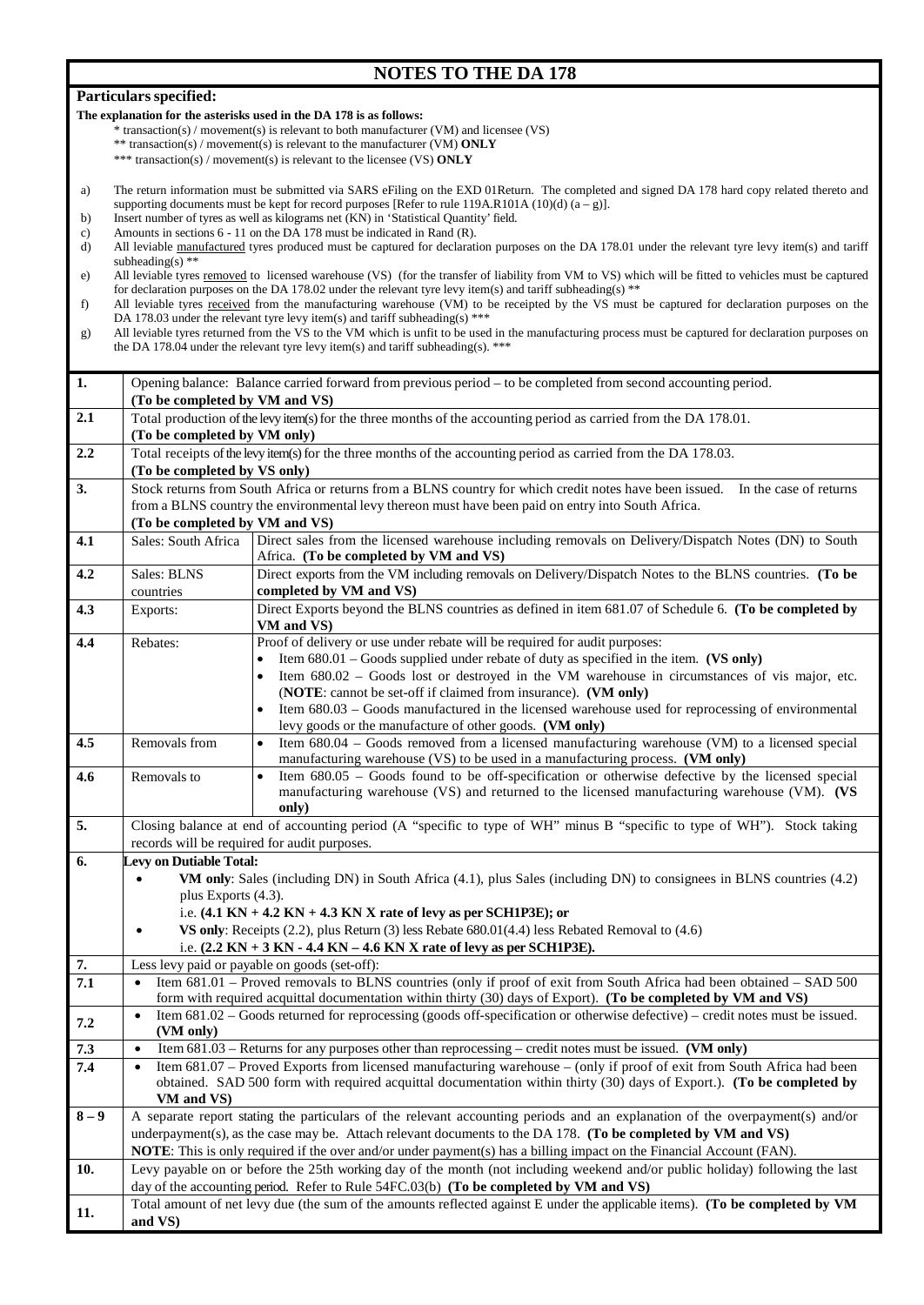# **ENVIRONMENTAL LEVY: PRODUCTION SHEET (VM)** DA 178.01

## **Notes: (Environmental levy Item and Subheading(s) to be specified)**

• All manufactured leviable tyre product(s) must be declared on this schedule as per the relevant tariff subheading(s). **(VM only)**<br>• Forward all levy item totals i.e. 152.01, 152.02, and/or 152.03 as per the schedule (Num

• Forward all levy item totals i.e. 152.01, 152.02, and/or 152.03 as per the schedule (Number and Kilograms Net) to page one (1) under the relevant levy item(s) under section A of the DA 178.

| <b>Tyre Levy</b><br><b>Item</b> | <b>Tariff</b><br><b>Subheading</b> | <b>Article Description</b>                                              | <b>Number</b> | <b>KN</b> |  |
|---------------------------------|------------------------------------|-------------------------------------------------------------------------|---------------|-----------|--|
| 152.00                          | 40.11                              | New pneumatic tyres, of rubber:                                         |               |           |  |
| 152.01                          | 4011.10                            | Of a kind used on motor cars (including station wagons and racing cars) |               |           |  |
| 152.01.01                       | 4011.10.01                         | Having a rim size not exceeding 33 cm (13 inches)                       |               |           |  |
| 152.01.03                       | 4011.10.03                         | Having a rim size of 35 cm (14 inches)                                  |               |           |  |
| 152.01.05                       | 4011.10.05                         | Having a rim size of 38 cm (15 inches)                                  |               |           |  |
| 152.01.07                       | 4011.10.07                         | Having a rim size of 41 cm (16 inches)                                  |               |           |  |
| 152.01.09                       | 4011.10.09                         | Having a rim size of 43 cm (17 inches) or more                          |               |           |  |
|                                 | Total of levy Item 152.01          |                                                                         |               |           |  |

| 152.02    | 4011.20                   | Of a kind used on busses or lorries:                                                   |  |
|-----------|---------------------------|----------------------------------------------------------------------------------------|--|
| 152.02    | 4011.20.1                 | Having a load index not exceeding 121:                                                 |  |
| 152.02.03 | 4011.20.16                | Having a rim size not exceeding 35 cm (14 inches)                                      |  |
| 152.02.05 | 4011.20.18                | Having a rim size of 38 cm (15 inches) or more                                         |  |
| 152.02    | 4011.20.2                 | Having a load index exceeding 121:                                                     |  |
| 152.02.07 | 4011.20.22                | Having a rim size not exceeding 44 cm (17.5 inches)                                    |  |
| 152.02.09 | 4011.20.24                | Having a rim size exceeding 44 cm (17.5 inches) but<br>not exceeding 51 cm (20 inches) |  |
| 152.02.11 | 4011.20.26                | Having a rim size exceeding 51 cm (20 inches)                                          |  |
| 152.02.15 | 4011.30.00                | Of a kind used on aircraft                                                             |  |
| 152.02.17 | 4011.40.00                | Of a kind used on motorcycles                                                          |  |
| 152.01.19 | 4011.50.00                | Of a kind used on bicycles                                                             |  |
| 152.02    | 4011.70                   | Of a kind used on agricultural or forestry vehicles and machines:                      |  |
| 152.02.25 | 4011.70.10                | Having a rim size of less than 91 cm                                                   |  |
| 152.02.27 | 4011.70.20                | Having a rim size of 91 cm or more                                                     |  |
| 152.02    | 4011.80                   | Of a kind used on construction, mining or industrial handling vehicles and machines:   |  |
| 152.02.29 | 4011.80.10                | Having a rim size of less than 91 cm                                                   |  |
| 152.02.31 | 4011.80.20                | Having a rim size of 91 cm or more                                                     |  |
| 152.02    | 4011.90                   | Other:                                                                                 |  |
| 152.02.33 | 4011.90.10                | Having a rim size of less than 91 cm                                                   |  |
| 152.02.35 | 4011.90.20                | Having a rim size of 91 cm or more                                                     |  |
|           | Total of levy Item 152.02 |                                                                                        |  |

| 152.03                    | 4012.1     | <b>Re-treaded tyres:</b>   |  |  |  |
|---------------------------|------------|----------------------------|--|--|--|
| 152.03.13                 | 4012.13.00 | Of a kind used on aircraft |  |  |  |
| 152.03.19                 | 4012.19.00 | Other                      |  |  |  |
| Total of levy Item 152.03 |            |                            |  |  |  |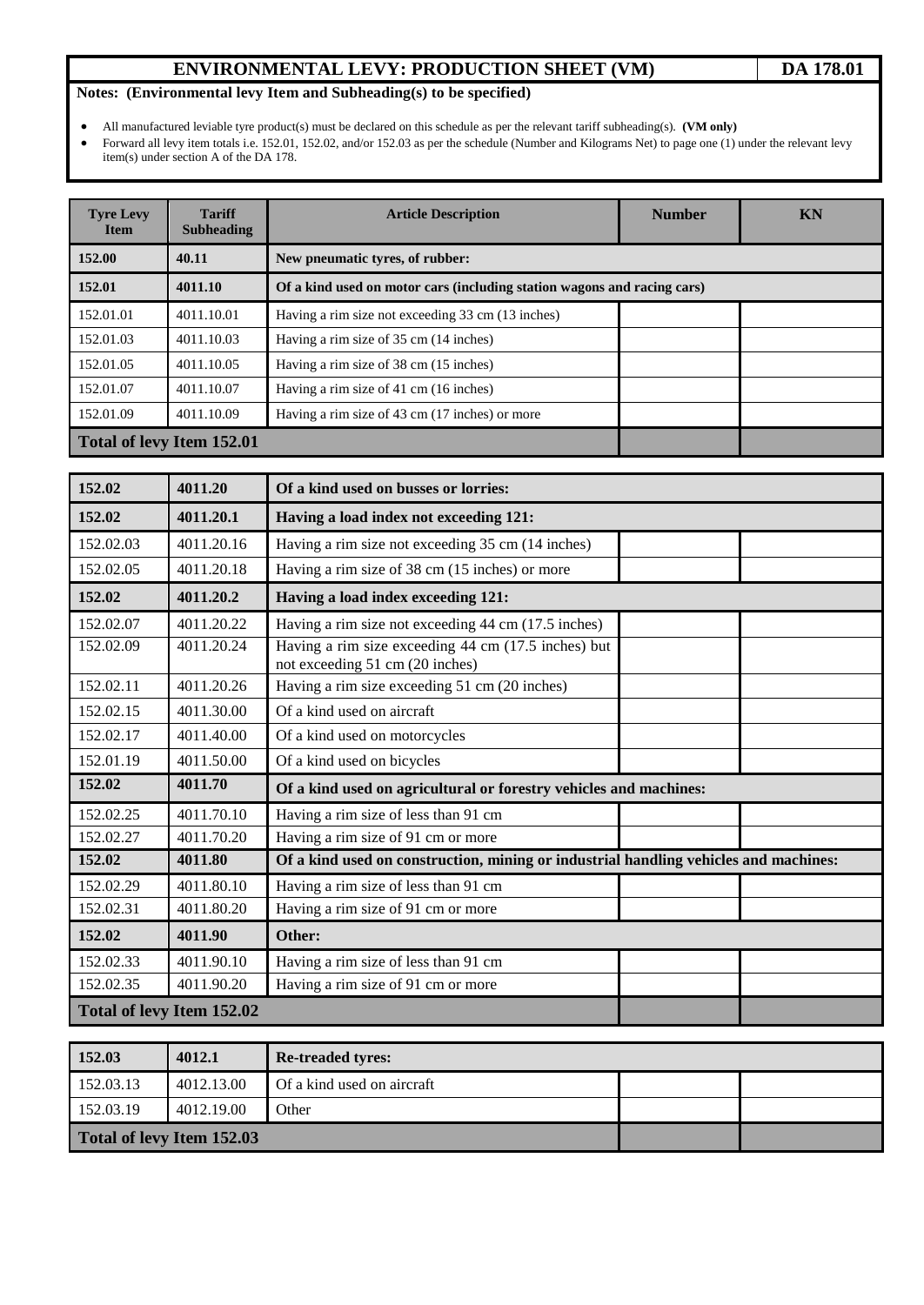# **ENVIRONMENTAL LEVY: REMOVAL OF TYRES (VM) DA 178.02**

#### **Notes: (Environmental levy Item and Subheading(s) to be specified)**

- DA178.02 to be consolidated and completed per quarter per special manufacturing warehouse (VS). **(VM only)**
- All leviable tyres removed from VM to OEM's (for the transfer of liability to VS) which will be fitted to vehicles must be captured for declaration purposes on the DA 178.02 under the relevant tyre levy item(s) and tariff subheading(s).
- Forward all levy item totals i.e. 152.01, 152.02, and/or 152.03 as per the schedule (Number and Kilograms Net) to page one (1) under the relevant levy item(s) under section B of the DA 178 in respect of item 680.04.

**From Manufacturing Warehouse No: To Special Manufacturing Warehouse No:** 

| <b>Tyre Levy</b><br><b>Item</b>  | <b>Tariff</b><br><b>Subheading</b> | Removal document reference number and date                                                                                       | <b>Number</b> | <b>KN</b> |  |
|----------------------------------|------------------------------------|----------------------------------------------------------------------------------------------------------------------------------|---------------|-----------|--|
| 152.00                           | 40.11                              | Invoice or dispatch delivery note to be declared                                                                                 |               |           |  |
| 152.01                           | 4011.10                            | Note: If space provided below is insufficient, use a<br>referenced annexure and declared a sequential<br>reference number below: |               |           |  |
| 152.01.01                        | 4011.10.01                         |                                                                                                                                  |               |           |  |
| 152.01.03                        | 4011.10.03                         |                                                                                                                                  |               |           |  |
| 152.01.05                        | 4011.10.05                         |                                                                                                                                  |               |           |  |
| 152.01.07                        | 4011.10.07                         |                                                                                                                                  |               |           |  |
| 152.01.09                        | 4011.10.09                         |                                                                                                                                  |               |           |  |
| <b>Total of levy Item 152.01</b> |                                    |                                                                                                                                  |               |           |  |

| 152.02    | 4011.20<br>Of a kind used on busses or lorries: |                                                                                      |  |  |  |  |
|-----------|-------------------------------------------------|--------------------------------------------------------------------------------------|--|--|--|--|
| 152.02    | 4011.20.1                                       | Having a load index not exceeding 121:                                               |  |  |  |  |
| 152.02.03 | 4011.20.16                                      |                                                                                      |  |  |  |  |
| 152.02.05 | 4011.20.18                                      |                                                                                      |  |  |  |  |
| 152.02    | 4011.20.2                                       | Having a load index exceeding 121:                                                   |  |  |  |  |
| 152.02.07 | 4011.20.22                                      |                                                                                      |  |  |  |  |
| 152.02.09 | 4011.20.24                                      |                                                                                      |  |  |  |  |
| 152.02.11 | 4011.20.26                                      |                                                                                      |  |  |  |  |
| 152.02.15 | 4011.30.00                                      |                                                                                      |  |  |  |  |
| 152.02.17 | 4011.40.00                                      |                                                                                      |  |  |  |  |
| 152.01.19 | 4011.50.00                                      |                                                                                      |  |  |  |  |
| 152.02    | 4011.70                                         | Of a kind used on agricultural or forestry vehicles and machines:                    |  |  |  |  |
| 152.02.25 | 4011.70.10                                      |                                                                                      |  |  |  |  |
| 152.02.27 | 4011.70.20                                      |                                                                                      |  |  |  |  |
| 152.02    | 4011.80                                         | Of a kind used on construction, mining or industrial handling vehicles and machines: |  |  |  |  |
| 152.02.29 | 4011.80.10                                      |                                                                                      |  |  |  |  |
| 152.02.31 | 4011.80.20                                      |                                                                                      |  |  |  |  |
| 152.02    | 4011.90                                         | Other:                                                                               |  |  |  |  |
| 152.02.33 | 4011.90.10                                      |                                                                                      |  |  |  |  |
| 152.02.35 | 4011.90.20                                      |                                                                                      |  |  |  |  |
|           | Total of levy Item 152.02                       |                                                                                      |  |  |  |  |

| 152.03                    | 4012.1     | <b>Re-treaded tyres:</b> |  |  |  |
|---------------------------|------------|--------------------------|--|--|--|
| 152.03.13                 | 4012.13.00 |                          |  |  |  |
| 152.03.19                 | 4012.19.00 |                          |  |  |  |
| Total of levy Item 152.03 |            |                          |  |  |  |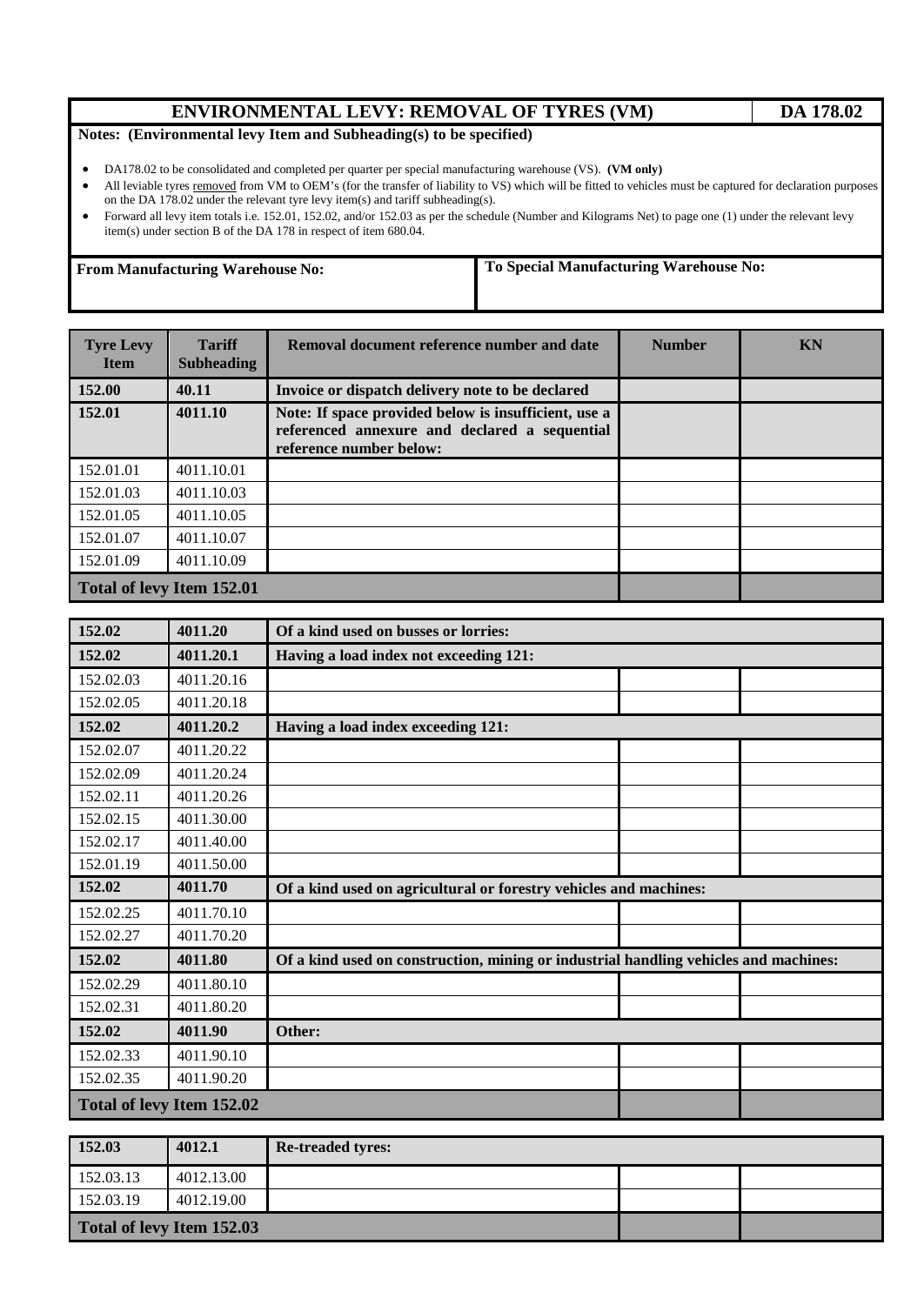### **ENVIRONMENTAL LEVY: RECEIPT OF TYRES (VS) DA 178.03**

#### **Notes: (Environmental levy Item and Subheading(s) to be specified)**

- DA178.03 to be consolidated and completed per quarter per manufacturing warehouse (VM). **(VS only)**
- All leviable tyres received from the manufacturing warehouse (for the transfer of liability to VS) which will be fitted to vehicles must be captured for declaration purposes on the DA 178.03 under the relevant tyre levy item(s) and tariff subheading(s).
- Forward all levy item totals i.e. 152.01, 152.02, and/or 152.03 as per the schedule (Number and Kilograms Net) to page one (1) under the relevant levy item(s) under section A of the DA 178.

**From Manufacturing Warehouse No: To Special Manufacturing Warehouse No:**

| <b>Tyre Levy</b><br><b>Item</b> | <b>Tariff</b><br><b>Subheading</b> | Removal document reference number and date                                                                                       | <b>Number</b> | KN |  |
|---------------------------------|------------------------------------|----------------------------------------------------------------------------------------------------------------------------------|---------------|----|--|
| 152.00                          | 40.11                              | <b>Manufacturing Warehouse (VM) Invoice or</b><br>dispatch delivery note to be declared                                          |               |    |  |
| 152.01                          | 4011.10                            | Note: If space provided below is insufficient, use a<br>referenced annexure and declared a sequential<br>reference number below: |               |    |  |
| 152.01.01                       | 4011.10.01                         |                                                                                                                                  |               |    |  |
| 152.01.03                       | 4011.10.03                         |                                                                                                                                  |               |    |  |
| 152.01.05                       | 4011.10.05                         |                                                                                                                                  |               |    |  |
| 152.01.07                       | 4011.10.07                         |                                                                                                                                  |               |    |  |
| 152.01.09                       | 4011.10.09                         |                                                                                                                                  |               |    |  |
| Total of levy Item 152.01       |                                    |                                                                                                                                  |               |    |  |

| 152.02                    | 4011.20<br>Of a kind used on busses or lorries: |                                                                                      |  |  |  |
|---------------------------|-------------------------------------------------|--------------------------------------------------------------------------------------|--|--|--|
| 152.02                    | 4011.20.1                                       | Having a load index not exceeding 121:                                               |  |  |  |
| 152.02.03                 | 4011.20.16                                      |                                                                                      |  |  |  |
| 152.02.05                 | 4011.20.18                                      |                                                                                      |  |  |  |
| 152.02                    | 4011.20.2                                       | Having a load index exceeding 121:                                                   |  |  |  |
| 152.02.07                 | 4011.20.22                                      |                                                                                      |  |  |  |
| 152.02.09                 | 4011.20.24                                      |                                                                                      |  |  |  |
| 152.02.11                 | 4011.20.26                                      |                                                                                      |  |  |  |
| 152.02.15                 | 4011.30.00                                      |                                                                                      |  |  |  |
| 152.02.17                 | 4011.40.00                                      |                                                                                      |  |  |  |
| 152.01.19                 | 4011.50.00                                      |                                                                                      |  |  |  |
| 152.02                    | 4011.70                                         | Of a kind used on agricultural or forestry vehicles and machines:                    |  |  |  |
| 152.02.25                 | 4011.70.10                                      |                                                                                      |  |  |  |
| 152.02.27                 | 4011.70.20                                      |                                                                                      |  |  |  |
| 152.02                    | 4011.80                                         | Of a kind used on construction, mining or industrial handling vehicles and machines: |  |  |  |
| 152.02.29                 | 4011.80.10                                      |                                                                                      |  |  |  |
| 152.02.31                 | 4011.80.20                                      |                                                                                      |  |  |  |
| 152.02                    | 4011.90                                         | Other:                                                                               |  |  |  |
| 152.02.33                 | 4011.90.10                                      |                                                                                      |  |  |  |
| 152.02.35                 | 4011.90.20                                      |                                                                                      |  |  |  |
| Total of levy Item 152.02 |                                                 |                                                                                      |  |  |  |

| 152.03                    | 4012.1     | <b>Re-treaded tyres:</b> |  |  |  |
|---------------------------|------------|--------------------------|--|--|--|
| 152.03.13                 | 4012.13.00 |                          |  |  |  |
| 152.03.19                 | 4012.19.00 |                          |  |  |  |
| Total of levy Item 152.03 |            |                          |  |  |  |